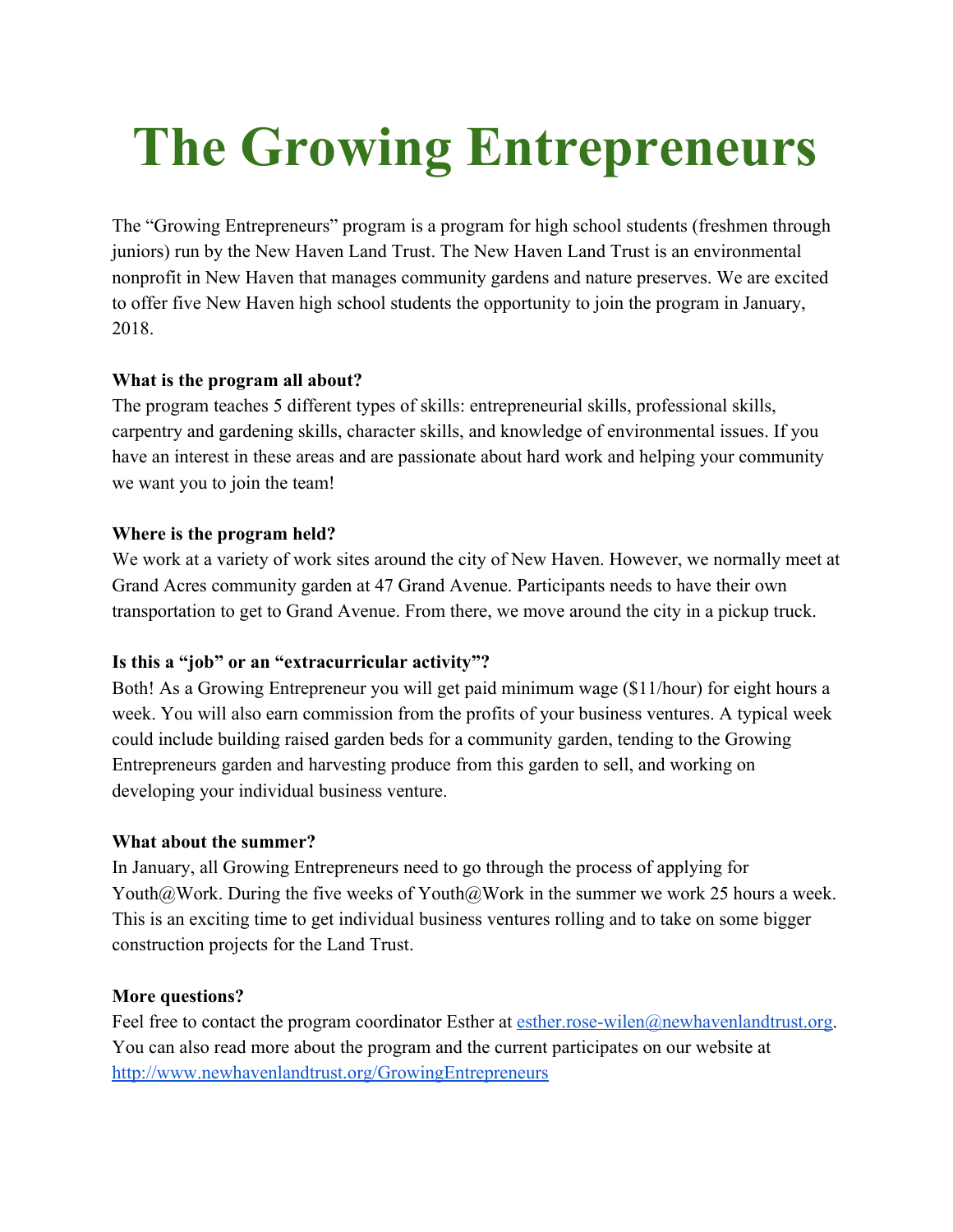Hello!

We are so excited that you are interested in being part of the New Haven Land Trust's Growing Entrepreneurs program! The following questions will help us determine whether you will be a good fit for the program.

Name:

School:

Graduation year:

Phone number:

Email address:

Approximate annual household income:

This job meets two times a week--one afternoon after school for three hours and one weekend day for five hours. Please fill out the chart by writing down any blocks of time you are available. For example, Saturday "8am-6pm" or Monday "2pm-6pm"

| Monday | Tuesday | Wednesda<br>X) | Thursday | Friday | Saturday | Sunday |
|--------|---------|----------------|----------|--------|----------|--------|
|        |         |                |          |        |          |        |
|        |         |                |          |        |          |        |
|        |         |                |          |        |          |        |

The dictionary defines entrepreneurship as "the activity of setting up a business or businesses, taking on financial risks in the hope of profit." In recent times the definition has become more open. What does "entrepreneurship" mean to you?

Do you know what you want to be when you "grow up"? Why does this career interest you?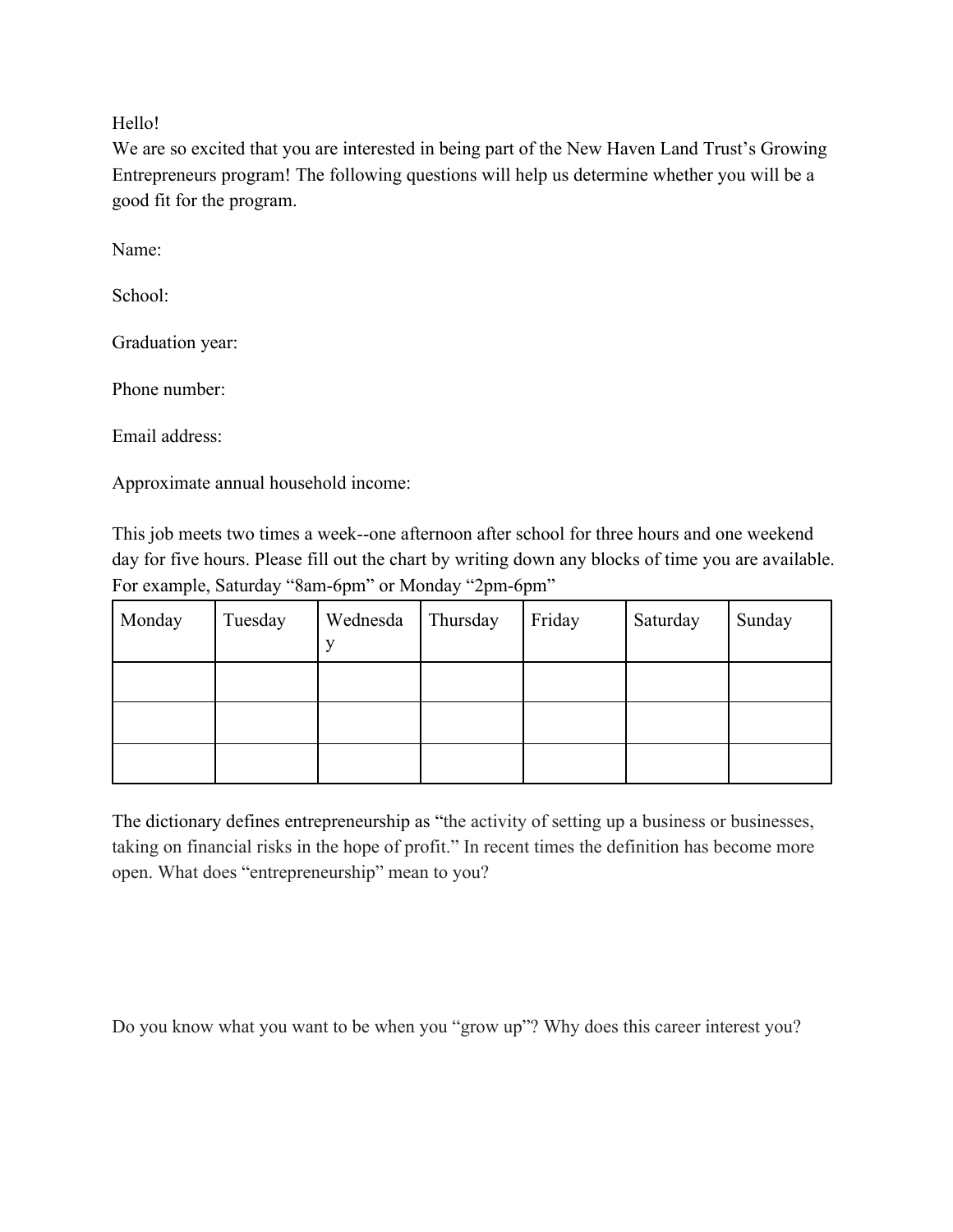Do you like being outside? What is an activity you like to do outdoors?

Describe any carpentry experience you have.

Describe any gardening experience you have.

Have you had another job in the past? What did you like or dislike about the experience?

Describe a time you had to work in a group. How did you solve issues that came up?

What are some of your greatest personal strengths?

Have you done any community service? What did you do?

Describe an issue that you are passionate about in your community (this could be your neighborhood or your city or your country or even the world).